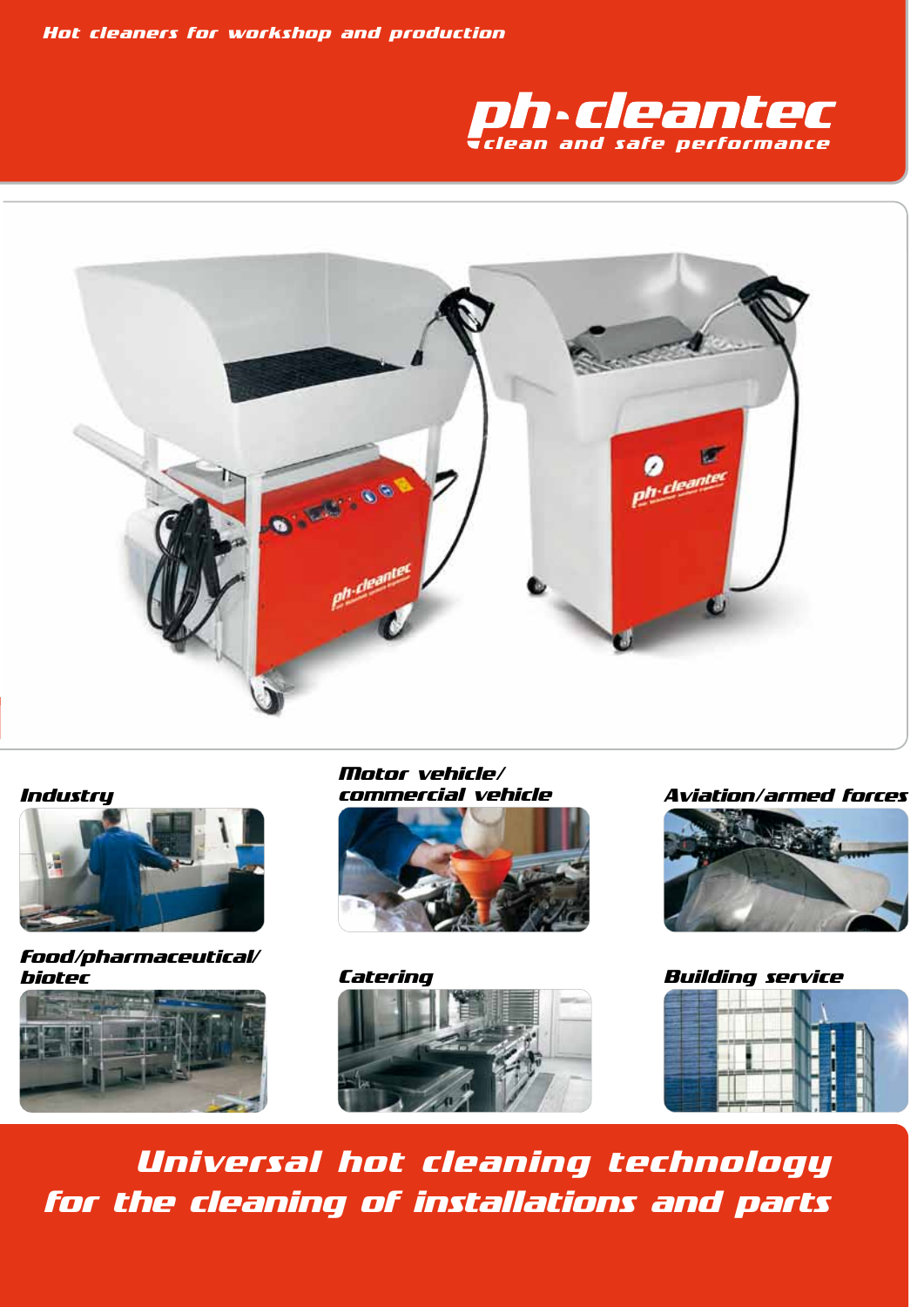# *Clean without much pressure: ph-cleantec low pressure hot cleaners*

Established methods, such as high pressure cleaners, are unsuited for many cleaning applications in the production and chemicals unnecessarily charge the environment as well as the employees' health. The response to these problems:

*Low pressure hot cleaners of ph-cleantec.*

Ph-cleantec's patented cleaning technology – cleaning with a water temperature of 95° C and adjustable pressure of  $3 - 7.5$  bar - offers you unbeatable advantages for the cleaning of your industrial installations and components.



- better results in a shorter cleaning time
- very low downtimes during machine cleaning
- lower cost for purchase, storage and waste disposal
- low water consumption
- save much time since the technique can be used on-site



- cleaning of heavily accessible parts due to variable spray inserts and low pressure
- optionally cleaning with water, alkaline agents with anticorrosive or lubricating coolants
- continuous pressure adjustment for "big lumps" as well as "small thimbles"



- water recycling by special sedi mentation procedure
- clean without aggressive detergents
- low current consumption since permanent heating is not necessary
- gentle for user as well as environ ment since cleaning is made without solvents or cold cleaning agents



- usable everywhere due to sturdy and lockable wheels
- permanent water supply is not necessary due to the integrated water tank
- independent of oil separator or other disposal systems since the water is recycled and cycled
- due to the compact construc tion usable everywhere in the production



- gentle cleaning of functional components and sensitive sensor technology as well as electronic systems
- no splash-back effects due to low pressure technology
- ergonomical cleaning method
- gentle for health and environment



# *The innovative technology for machines and parts cleaning*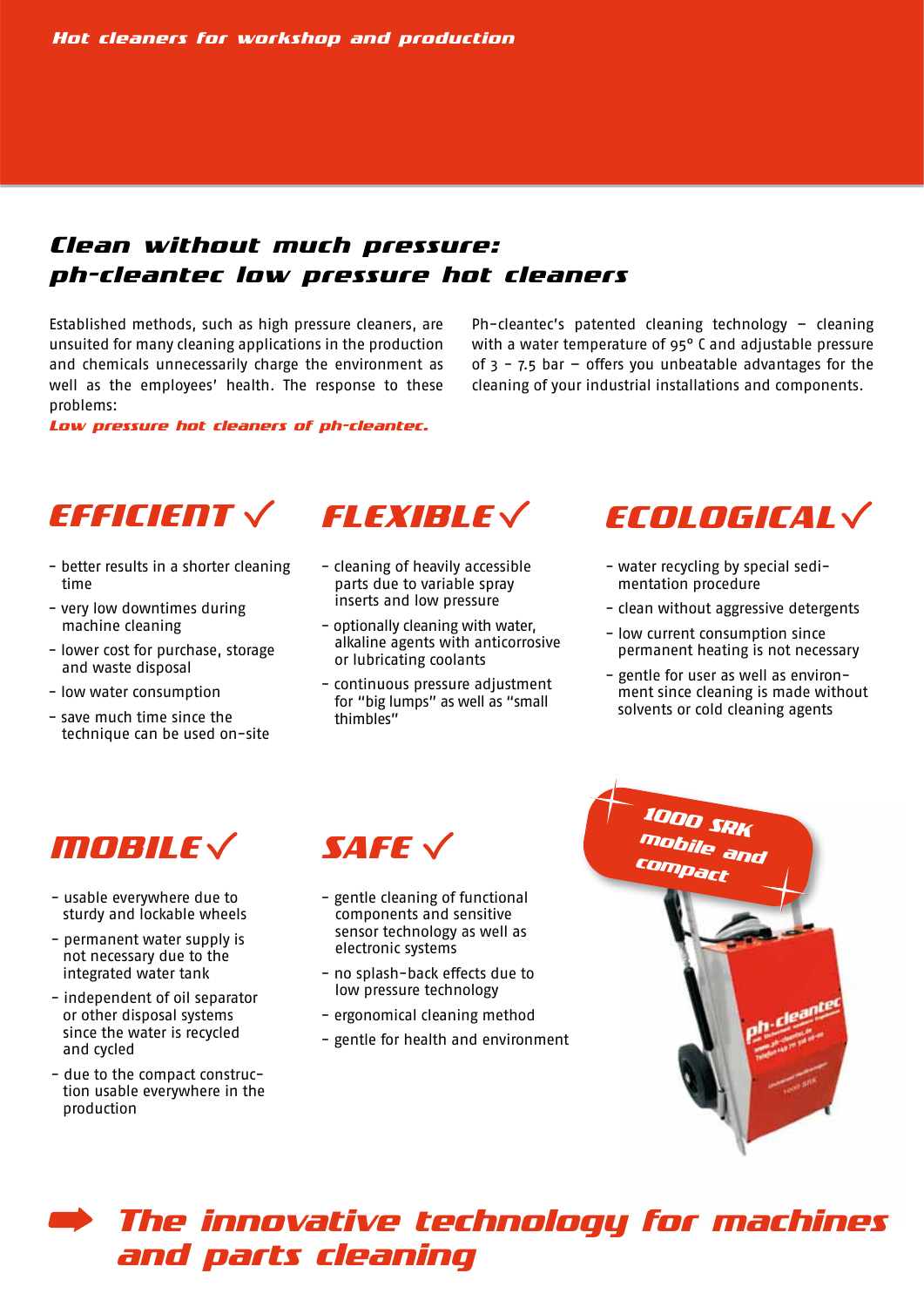

# *Applications for hot cleaners of ph-cleantec*

#### *Machine installations*

- machine tools
- machines for food production
- conveyor belts and chaining systems
- storage systems



*> gentle cleaning procedure for all installations > universal cleaning technology, on-site usable*

# *Series cleaning*

- hydraulic blocks
- motor parts (f.ex. : piston rods, shafts, crank shafts)
- machine parts (guides, supports, tensioning systems)



*> ideal for medium batch sizes or complex cleaning tasks*

#### *Repair and maintenance*

- aggregates at pumps
- machine parts and linings
- bearings
- electrical motors
- chain saws, lawn mowers
- pressing, stamping and deep drawing tools
- spindles
- 

#### *Degreasing of components*

- machine supports and bases
- lining parts
- steel welding constructions
- containers
- preparation for lacquering



*> optimal for smaller quantities resp. different geometries*

# *Transport and travel*

- Brakes, engines, gears, clutches passenger cars/trucks
- Armoured hulls and turrets
- Fuselage, hydraulic system and drive unit of helicopters and aeroplanes
- Bicycle and motorcycle washing bays
- Marine propulsion engines and gears
- *> Cleaning method* – *gentle to components, resources saving, environmentally friendly*



#### *Building technology and gastronomy*

- Radiators in offices and hotels
- Catering extract systems and equipment
- Exhaust air tubes in underground car parks
- Solar collection systems
- Fire damaged remedial action



*> Without high pressure, fast and efficient*